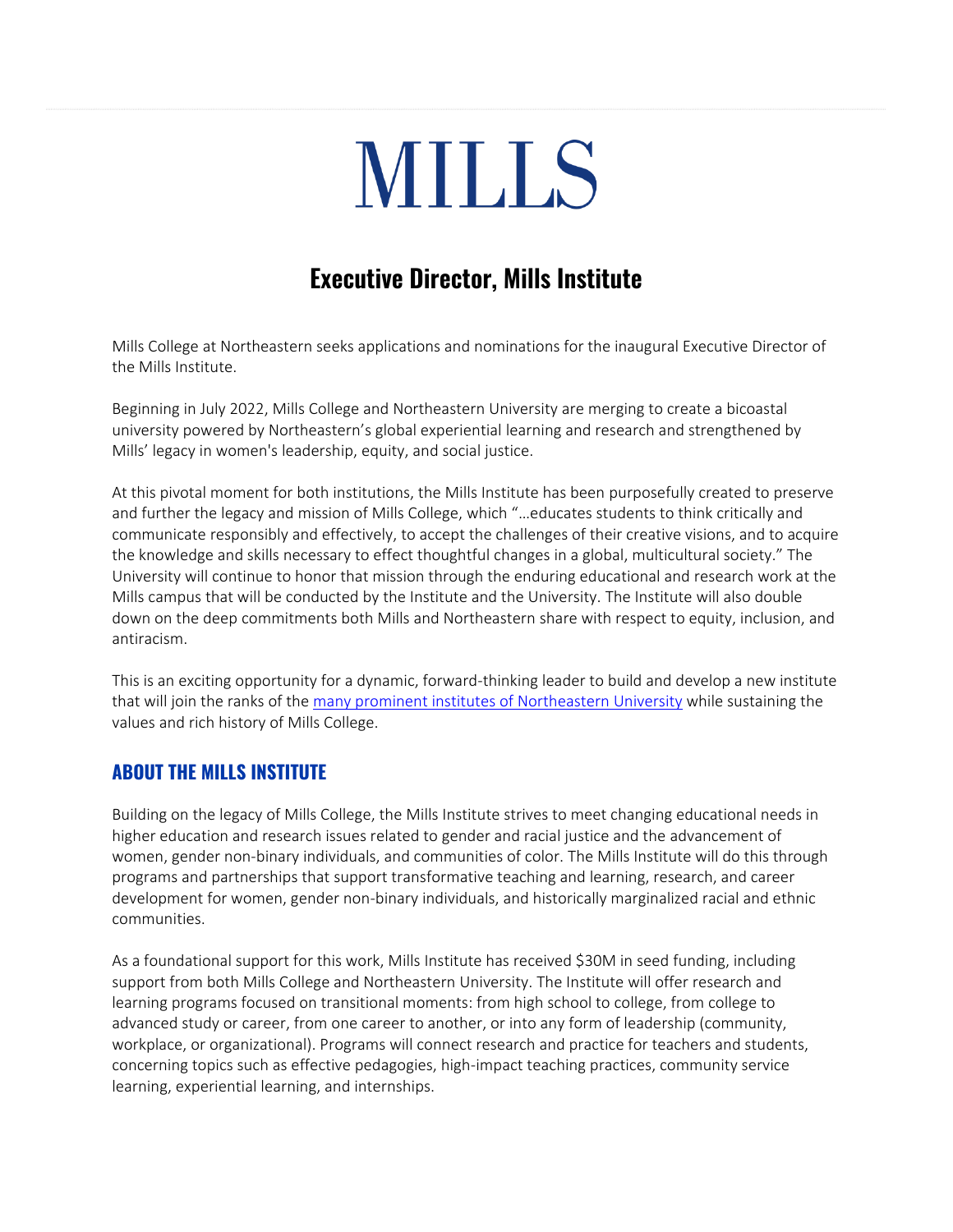On its own and in partnership with colleges, universities, and other nonprofit organizations with similar missions, the Institute may offer programs such as seminars, non-credit courses, and summer camps that combine classroom experience with community engagement. In the future, the Institute may organize conferences to bring together scholars, students, and other experts on topics related to the mission.

The Mills Institute will be housed on the Mills campus in Oakland and will be part of the Northeastern global university system, affording it numerous opportunities to engage and collaborate across the system. The Institute will partner closely with the Office of Institutional Diversity and Inclusion and will pursue opportunities to collaborate and partner with other research and policy initiatives and academic programs across the University in ways that advance the Institute's mission. As leader of the Mills Institute, the Executive Director will also play a key role in guiding the Institute in response to strategic initiatives underway at Northeastern, such as the impact engines generated by the [academic plan.](https://academicplan.northeastern.edu/)

The incoming Executive Director will have the opportunity to hire and build a strong team to lead the Institute, including program directors and staffing to support administrative and philanthropic endeavors. The Institute's staff is likely to begin with a team of approximately three and will grow in accordance with administrative and programmatic needs.

## **ABOUT MILLS COLLEGE AND ITS MERGER WITH NORTHEASTERN**

Located in Oakland, California, in the heart of the San Francisco Bay Area, Mills College is a liberal arts college for women and gender non-binary students, with graduate programs for all genders. Consistently ranked one of the top master's universities and one of the best value colleges in the West by *U.S. News & World Report*, Mills also has been named one of the Best Colleges in the nation by *The Princeton Review*.

The Mills experience is distinguished by small, interactive classes, one-on-one attention from exceptional faculty, a culture of creative experimentation, and cutting-edge interdisciplinary learning opportunities which empower students to make a statement in their careers and communities. As [one of the most](https://www.mills.edu/uniquely-mills/what-we-stand-for/index.php)  [diverse liberal arts colleges in the country,](https://www.mills.edu/uniquely-mills/what-we-stand-for/index.php) Mills has a strong record of academic success with firstgeneration students, students of color, Latinx students, LGBTQ students, and other underrepresented students. In 2017, Mills College became a Hispanic Serving Institution.

On July 1, 2022, Mills College will become a part of Northeastern University, a global, experiential, research university built on a tradition of engagement with the world, creating a distinctive approach to education and research.

Founded in 1898, Northeastern offers a comprehensive range of undergraduate and graduate programs leading to degrees through the doctorate in nine colleges and schools and select advanced degrees at campuses in Boston; Arlington, VA; Charlotte, NC; Seattle; Silicon Valley; San Francisco; Toronto; Vancouver; London; Portland, ME; and now in Oakland.

Northeastern strives to create a vibrant and diverse community, characterized by collaboration, creativity, an unwavering commitment to excellence, and an equally unwavering commitment to exhibiting respect for one other.

Additional information about the Mills College merger with Northeastern can be found [here.](https://www.mills.edu/merger/index.php)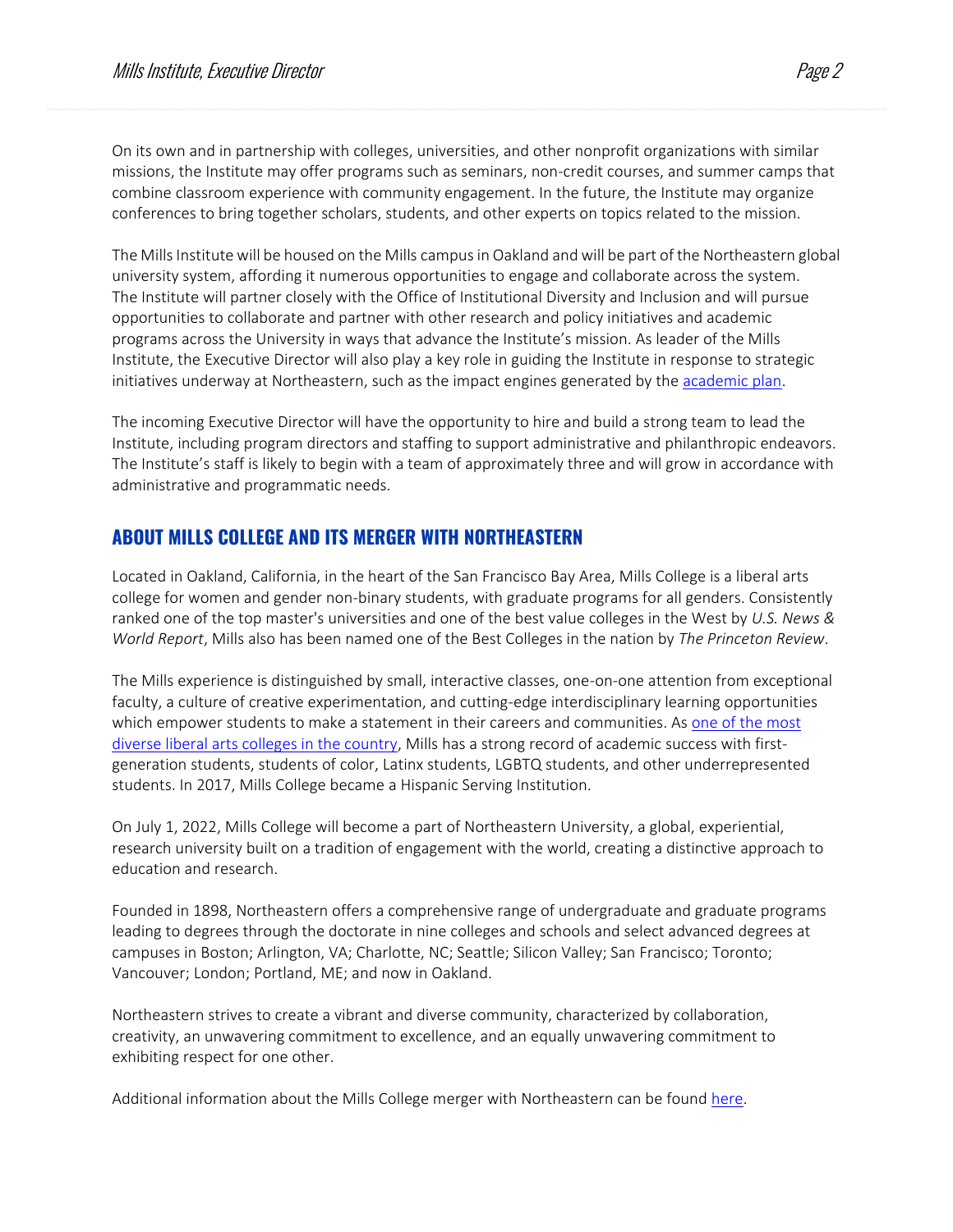## **DIVERSITY, EQUITY, AND INCLUSION**

Since its founding in 1852, Mills has always been a leader in providing opportunities for women to pursue higher education and has continued to break barriers by providing underserved students access to a topranked college education. The Mills Institute will continue the College's legacy of leading the charge to create an inclusive and just society and build on its longstanding commitments to women's leadership, equity, social justice, and antiracism. It will also leverage and uphold Northeastern University's vision for diversity: to value and celebrate diversity in all its forms and strive to foster an inclusive culture built on respect that affirms inter-group relations and builds community, which is vital to learning and discovery.

#### **LEADERSHIP**

Elizabeth L. Hillman, an internationally recognized scholar of history and law, is the 14th President of Mills College.

A well-known leader in promoting gender and racial equity and a respected voice in the U.S. military justice system, President Hillman is a veteran of the U.S. Air Force and taught history and law at the U.S. Air Force Academy, Yale University, Rutgers, and the University of California Hastings College of the Law. Since arriving at Mills in 2016, President Hillman has advanced Mills' mission and values of access, equity, social justice, and women's leadership through partnerships with UC Berkeley, California community colleges, and Oakland Promise. She led a tuition reset in response to the rising cost of college education and, most recently, spearheaded a transformative merger with Northeastern University that leverages the complementary strengths of both institutions and ensures that Mills remains a vibrant center of learning with deep connections to the broader Oakland community.

President Hillman is engaged locally and nationally in civic and higher education leadership and serves on numerous boards and committees, including the Oakland Workforce Development Board of the City of Oakland, the [WASC Senior College and University Commission,](https://www.wscuc.org/) the [Women's College Coalition](http://www.womenscolleges.org/about) Board, and the executive committee of the [Association of Independent California Colleges and](https://aiccu.edu/) Universities. During 2017–2018, she served on a blue-ribbon study group, the [National Academies of Sciences, Engineering](https://www.nationalacademies.org/our-work/sexual-harassment-in-academia)  [and Medicine Committee Addressing Sexual Harassment in the Science, Engineering, and Medical](https://www.nationalacademies.org/our-work/sexual-harassment-in-academia)  [Workplaces,](https://www.nationalacademies.org/our-work/sexual-harassment-in-academia) that released a path-breaking report in 2018.

She came to Mills from the University of California, Hastings College of the Law, where she served as Provost and Academic Dean. She received her Bachelor of Science in electrical engineering from Duke University, an MA in history from the University of Pennsylvania, a JD from Yale Law School, and a PhD in history focusing on women's history from Yale University.

#### **CAMPUS AND LOCATION**

The Mills Institute will be located on the Mills College campus, which boasts 135 wooded acres in the foothills of Oakland, California, on the east shore of the San Francisco Bay and within a half-hour of both San Francisco and Berkeley. Designated a "must-see city" by *National Geographic* and *Conde Nast Traveler*, Oakland is home to many arts organizations, healthcare providers, tech giants, and nonprofits, all of which provide opportunities for Mills students and faculty to authentically engage within their community. Additionally, the San Francisco Bay Area is unparalleled in its opportunities to engage within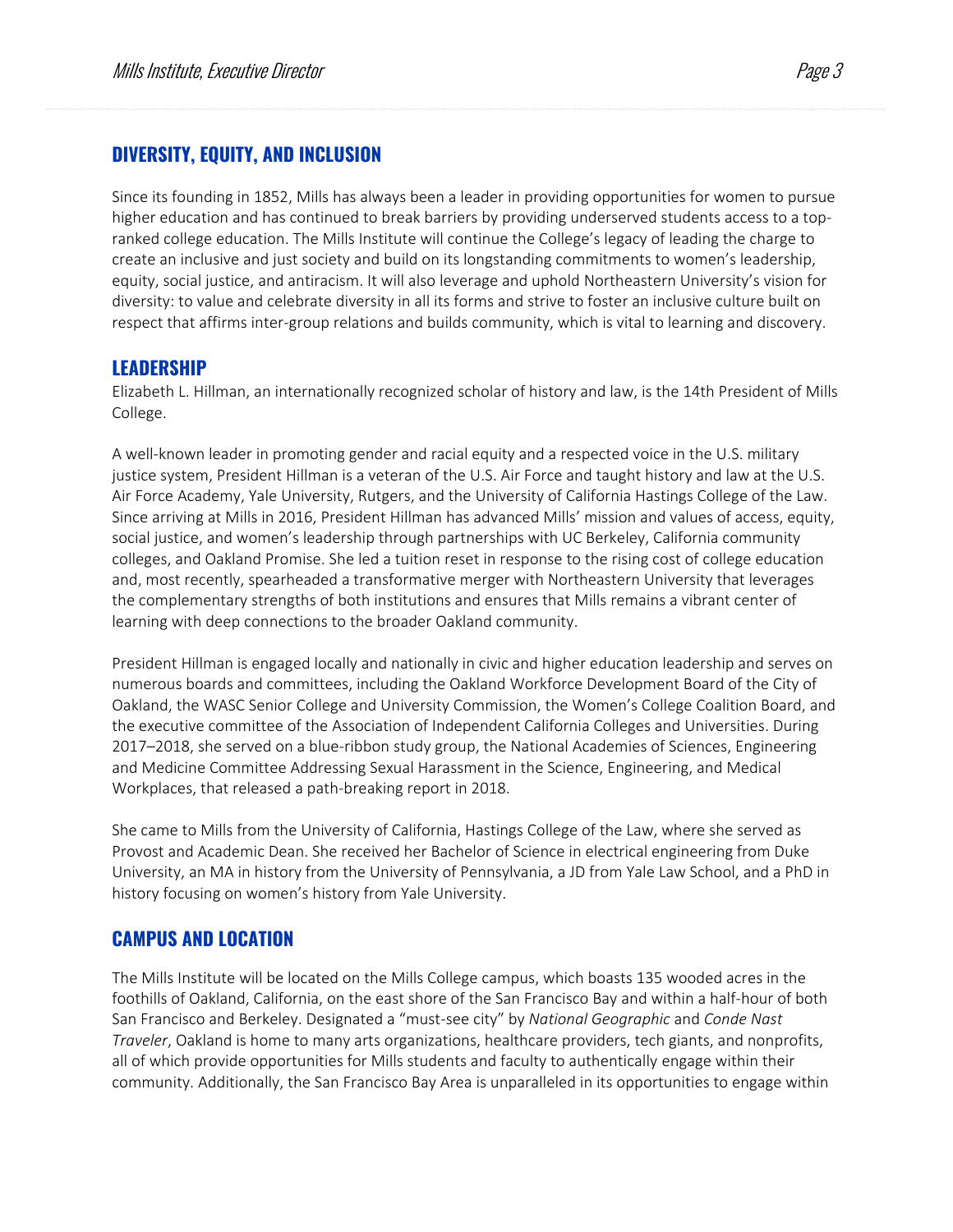the community and experience its many world-class offerings, including international cuisine, outdoor activities, science and learning centers, and arts and cultural museums.

# **THE ROLE OF EXECUTIVE DIRECTOR, MILLS INSTITUTE**

The Executive Director will be the executive and educational head of the Institute, reporting to the president of Mills College at Northeastern. The Mills Institute will engage with faculty, staff, alums, students, and other constituencies to realize its vision, furthering the legacy of Mills College while leveraging the strengths and deep global networks of Northeastern University. Additionally, the Executive Director will collaborate with an advisory board and a leadership council including local Oakland leaders and the broader Bay Area, as well as national experts in women's leadership and gender and racial justice.

#### **OPPORTUNITIES AND CHALLENGES**

With the Mills Institute still in its early phases of development, the incoming Executive Director will play a crucial role in setting the tone and goals for an Institute that is not only critical to furthering the mission of Mills College but is also poised to serve as a force for impact within the local and regional community and a nationally-recognized space for knowledge and resources that advances women, gender non-binary individuals, and members of historically marginalized and underrepresented racial and ethnic communities. The Executive Director will also play a key role as a leader within the surrounding Oakland and Bay Area community, building strong relationships on behalf of the Institute and Mills College at Northeastern.

Bringing a skill set that spans entrepreneurial, executive, educational, and community leadership, the inaugural Executive Director of the Mills Institute will have the opportunity to:

- Develop a compelling strategic plan focused on academic excellence, diversity, social justice, antiracism, open access, and sustainability that can unite members of the Mills community and inspire internal and external constituencies;
- Raise funds, steward resources, strengthen and diversify revenues, control costs, and develop a sustainable economic model for the Institute;
- Explore entrepreneurial opportunities consonant with the Institute's mission;
- Promote and facilitate pedagogical, intellectual, and creative excellence;
- Partner with faculty across the College and University to deliver a distinctive educational experience;
- Organize efforts to collaborate with research and policy initiatives across Northeastern in support of the Institute's mission;
- Explore, learn, and build partnerships with community organizations, groups, and other institutions of learning in Oakland and beyond with a proven history of successfully addressing the roots of racial and gender inequities;
- Enhance the Institute's visibility by participating in public conversations about local, national, and global issues; and
- Attract, recruit, develop, and retain staff and program directors on behalf of the Institute.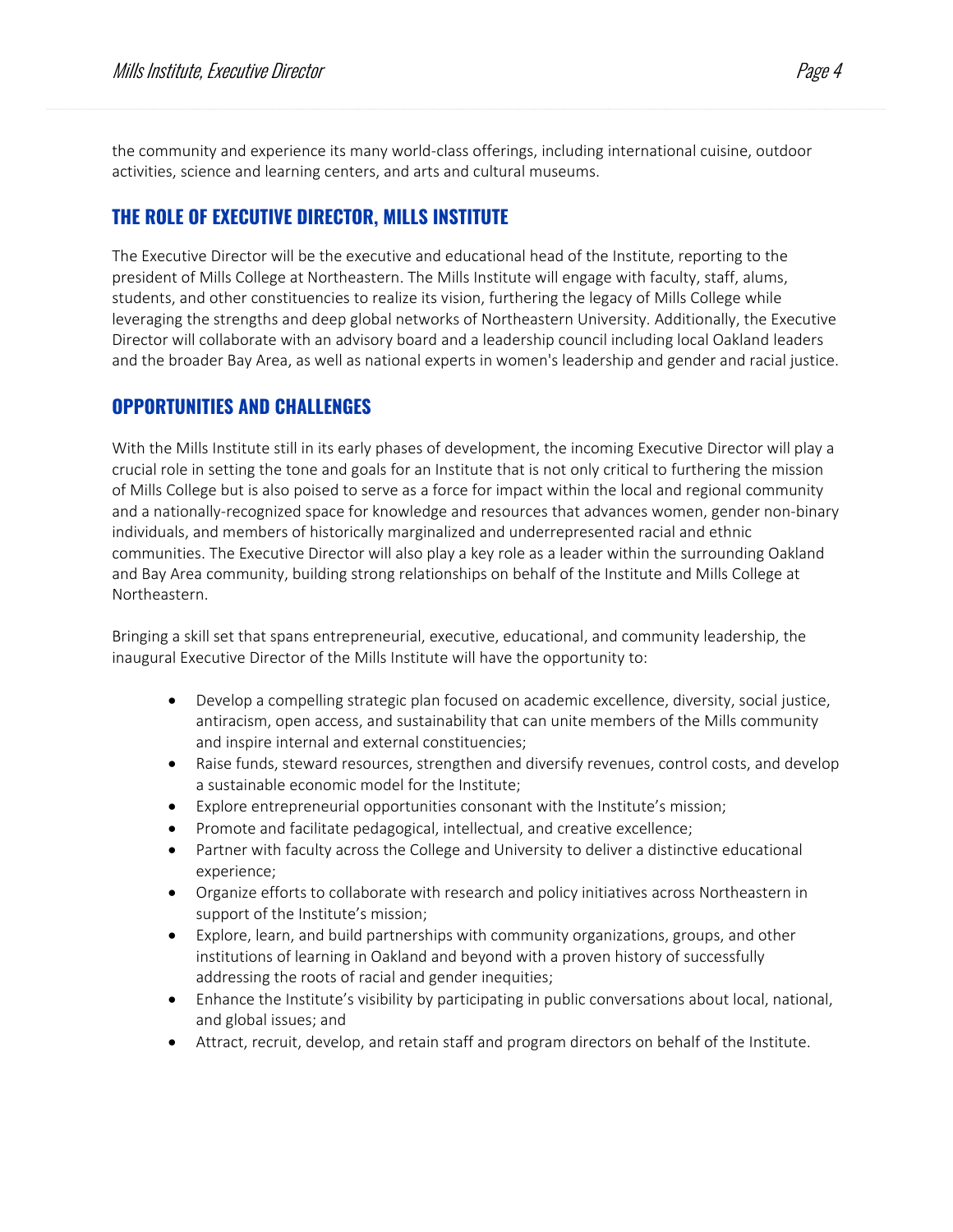# **DESIRED QUALIFICATIONS AND CHARACTERISTICS**

To fulfill these aspirations, the Search Committee seeks to appoint a creative, thoughtful, and entrepreneurial individual with a record of effective leadership and scholarly achievement, a passion for liberal arts education, and a global and strategic perspective. The incoming Executive Director must demonstrate deep empathy, curiosity, and character and possess a record of working directly with communities that have been historically underrepresented and marginalized.

Additionally, the Search Committee seeks candidates with many of the experiences, skills, and qualities in the following areas:

#### • Values and mission of the Mills Institute

- o An appreciation of the value of women's education and leadership and an unyielding commitment to it;
- o High standards of intellectual curiosity and academic rigor;
- o Demonstrated commitment to diversity, equity, inclusion, and antiracism;
- o Strong commitments to social and environmental responsibility; and
- o Evidence of personal integrity and high ethical standards.

#### • Financial stewardship and fundraising

- o Business skills and experience with financial stewardship;
- o The ability to create a financially viable strategy based on the Institute's culture and values;
- o The ability to develop and build relationships with internal and external community members, major donors, foundations, and corporate partners;
- o The potential to raise funds on behalf of an organization; and
- o The ability to lead large multi-million-dollar grant initiatives.

#### • Organizational and managerial leadership

- o The ability to work collaboratively and effectively with the College president, senior administrators across the University, faculty, staff, alums, and students to formulate and execute ambitious plans;
- o Experience leading and building community and influencing others in a time of change;
- o The capacity to hire and develop a team and to lead, manage, and motivate colleagues, students, and staff to work toward a shared vision;
- o The ability to think and act strategically;
- o An understanding of program evaluation and measurement;
- o The skill to deploy human and physical resources wisely; and
- o The willingness to make timely and responsible decisions.

#### • Academic leadership

- o A commitment to shared governance and a good working relationship with faculty;
- o The capacity to guide and participate in reasoned debate and nurture consensus;
- o An agility in anticipating and responding to the challenging trends affecting higher education; and